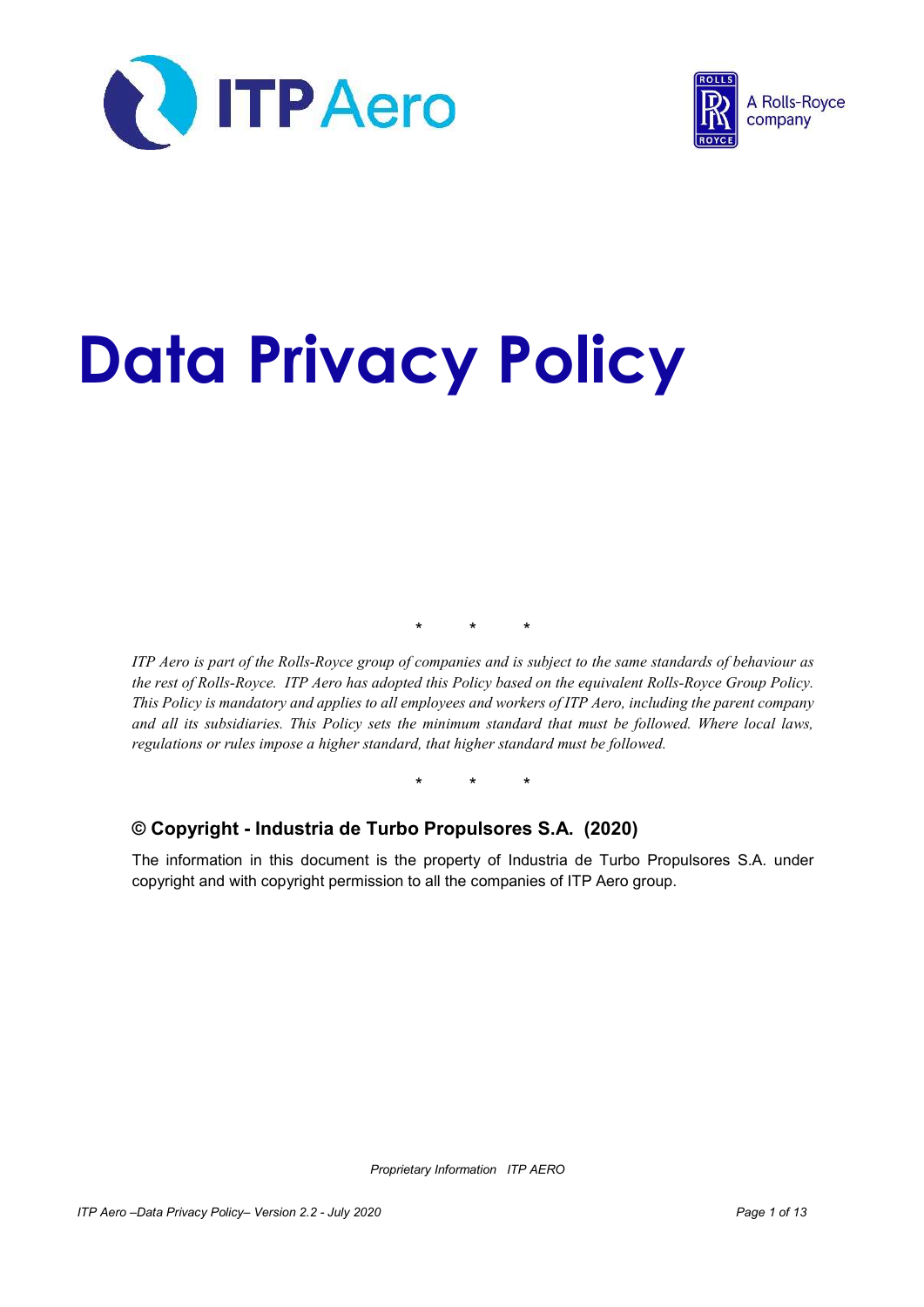# Introduction

As a responsible company we know it is important that we protect your personal information. Whether you are an employee, external worker, customer, supplier or other third party, such as a visitor to our sites – we will always aim to collect and process your Personal data in line with legal requirements, best practice and individual expectations.

This Policy will help us in that commitment. Data privacy laws and regulations differ depending on the country you are operating in; this Policy provides a consistent, minimum standard of working and helps us to ensure we are globally compliant. Our Policy also demonstrates to the regulators that we consider good handling of Personal data a key business principle and an integral part of our Code of Conduct.

Any breaches of this Policy could have serious consequences for us: damage to our reputation; financial penalties and limitations on our ability to use Personal data. Breaches could also result in criminal sanctions for you and your management team. It is therefore critical we all read and follow this Policy - including our contractors, subcontractors and colleagues employed in joint ventures where we have a majority share.

This Policy is mandatory and applies to all employees of ITP Aero and its subsidiaries ("ITP Aero" or "Company" or "employees"). This Policy sets the minimum standard that must be followed. Where local laws, regulations or rules impose a higher standard, that higher standard must be followed. Breaches of the ABC Policies, including this Policy, are not acceptable and may result in disciplinary action up to and including dismissal.

Our Policy explains our approach to handling Personal data, and covers the following areas:

- the minimum standards to be adopted;
- our responsibilities;
- your responsibilities;
- your rights under Data privacy legislation;
- our approach to using third parties to process Personal data.

#### Your responsibility

To read, understand and comply with this policy;

Raise any questions or concerns you might have. There is advice on how you can do so in Section 2.

#### Your manager's responsibility

To understand this policy and make sure that they do not ask you to work in a way that contravenes it.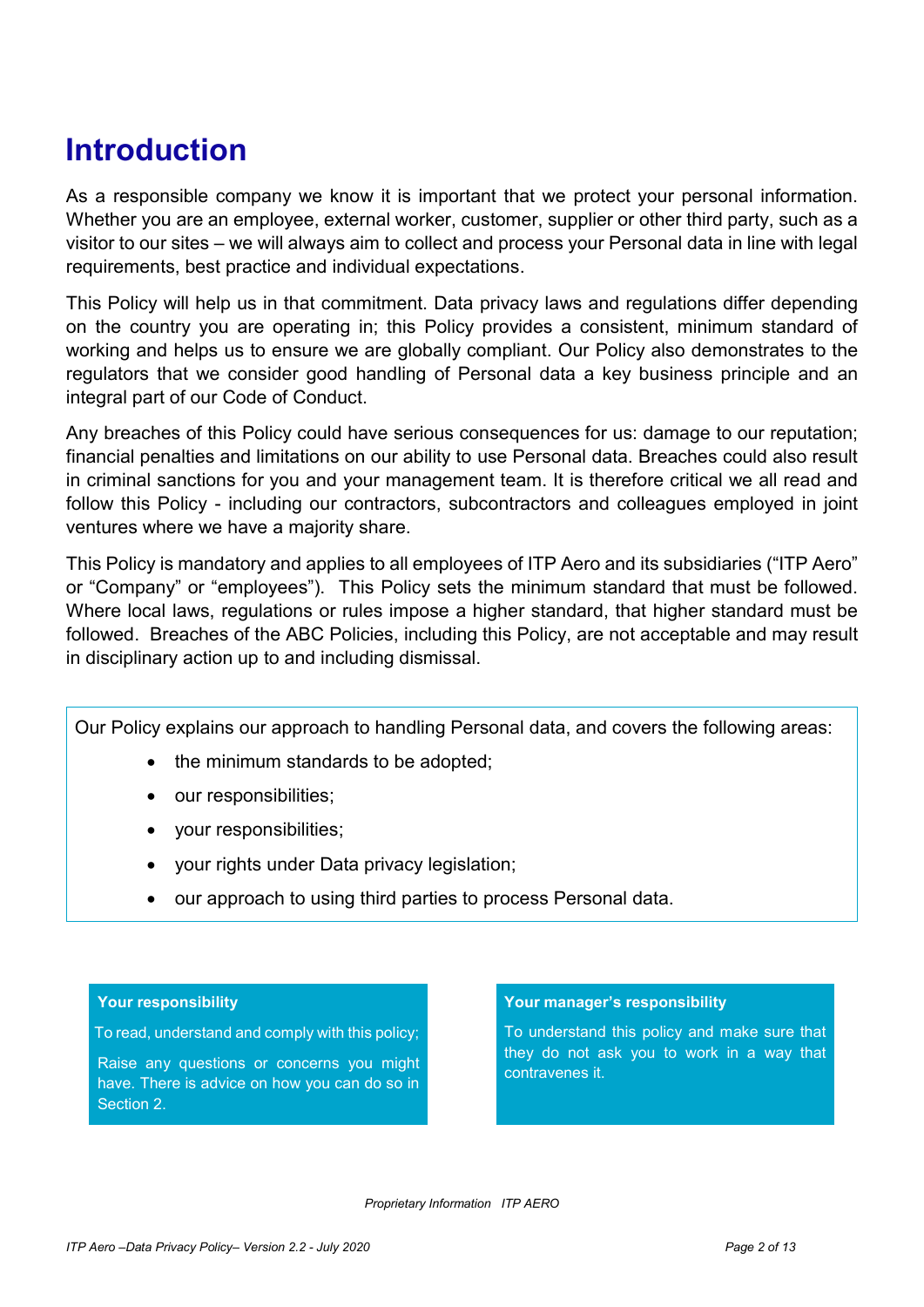



# Common terms

## Personal data

Any information about living individuals, which is held in electronic form (e.g. on a computer database), or in a structured manual (paper) filing system.

#### Sensitive personal data

Certain types of personal data classes, laid down in legislation: racial or ethnic origin; political opinions; religious or other similar beliefs; trade union membership; physical or mental health; sexual life and/ or criminal records.

#### Data Privacy

The function described in section 1.4 below, aimed to protect from mishandling the personal data and information held by the Company and relating to any individual having a relation with ITP Aero.

## Local country policies

A localised version of this data privacy policy, which includes country specific rights and/or obligations.

#### **Processing**

Any activity involving personal data such as collection; use; manipulation; recording; storage; retrieval; adaptation; alteration; disclosure by transmission or otherwise; dissemination; destruction or erasure.

#### Company

This means any company within the ITP Aero group, including the parent company (Industria de Turbo Propulsores S.A.U.), and its wholly owned subsidiaries, or any other company in which they have a controlling and/or majority shareholding.

## ITP Aero

This means, as applicable, either the whole ITP Aero group or any Company thereof as defined above.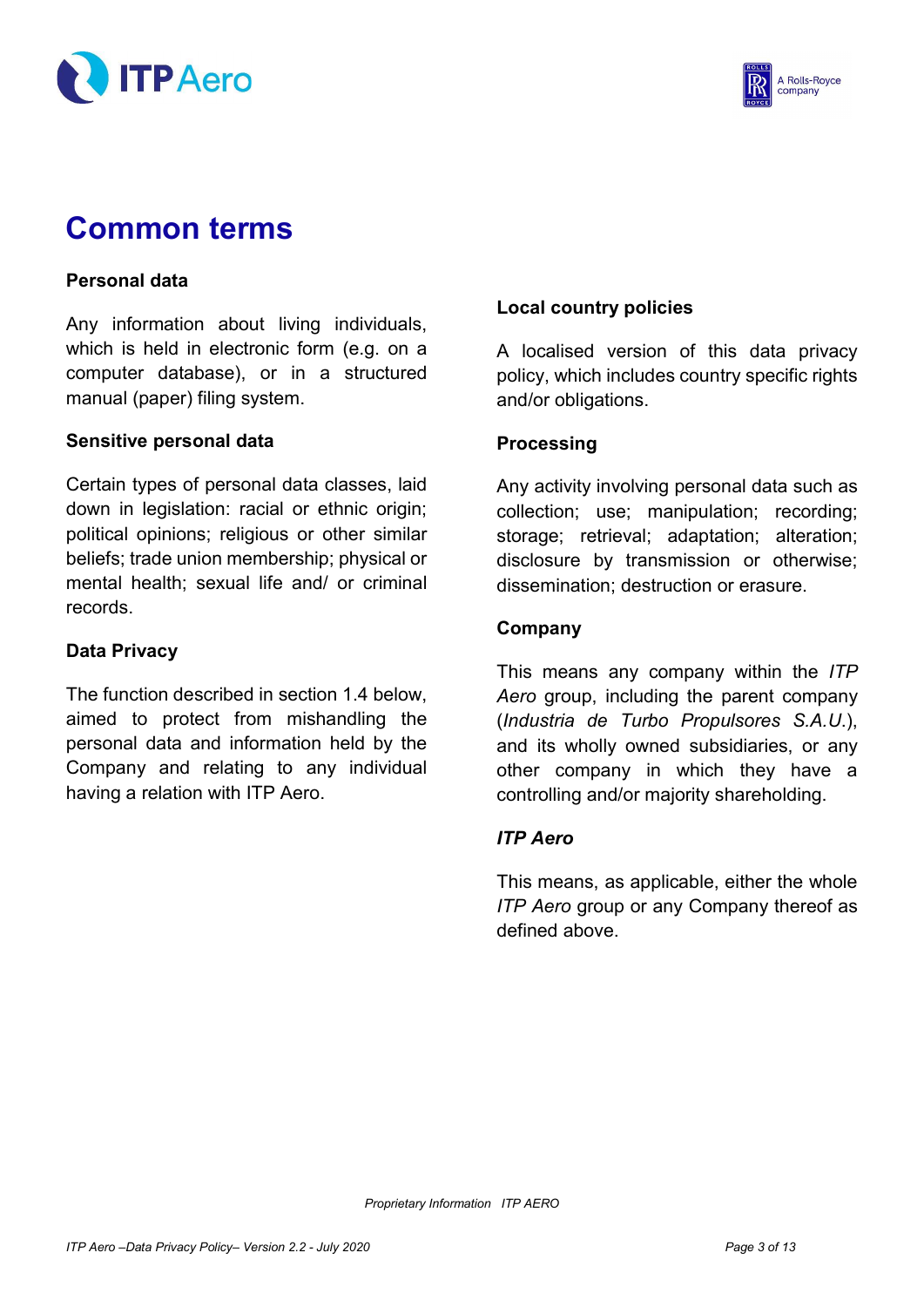## 1.1. Legal requirements

Data privacy legislation strikes a balance between our need to collect, hold, use and disclose Personal data - and your rights and privacy expectations as an individual. Data privacy legislation means we will be held to account if we mishandle your personal information.

Data privacy legislation is not the same in every country - although there is some common ground in Europe. It is these standards set out in the European Union (EU) legislation that we use as a baseline. Please note however that we may have supporting local policies in your region where there is a unique legislative requirement which is not covered by the EU baseline.

In some countries there are serious consequences, including criminal sanctions, both for individuals and companies who breach data privacy laws. So we have decided that:

- each legal entity within our group will be responsible for the Personal data which it collects, uses, processes, or has processed on its behalf (e.g. by a third party supplier).
- $\bullet$  it is your responsibility to uphold the principles of data privacy in the business and follow all laws and proper procedures. We may decide to take disciplinary action if you do not.
- contractors (individual or corporate) should behave like employees when processing Personal data, except where we specify otherwise in their contract terms.

• Data privacy requirements should not be viewed in isolation. Other laws – and associated risks – will also apply when handling Personal data. For example human rights legislation; the common law of confidentiality.

## 1.2. Processing of Personal data

## 1.2.1. Personal data

Personal data is any information about living, identifiable individuals. This can be information which relates to either someone's professional or private life. It includes basic data such as name or contact details, as well as more sensitive types of data such as racial origin; criminal convictions, or medical data. We collect and use Personal data in both paper and electronic form.

## 1.2.2. ITP Aero and Personal data

We need to collect, use and often transfer Personal data around the organisation for business reasons and to benefit various groups of people, including, but not limited to:

- prospective, current and ex-employees
- sub-contractors and external workers
- suppliers of goods / services
- clients and customers
- visitors to our sites.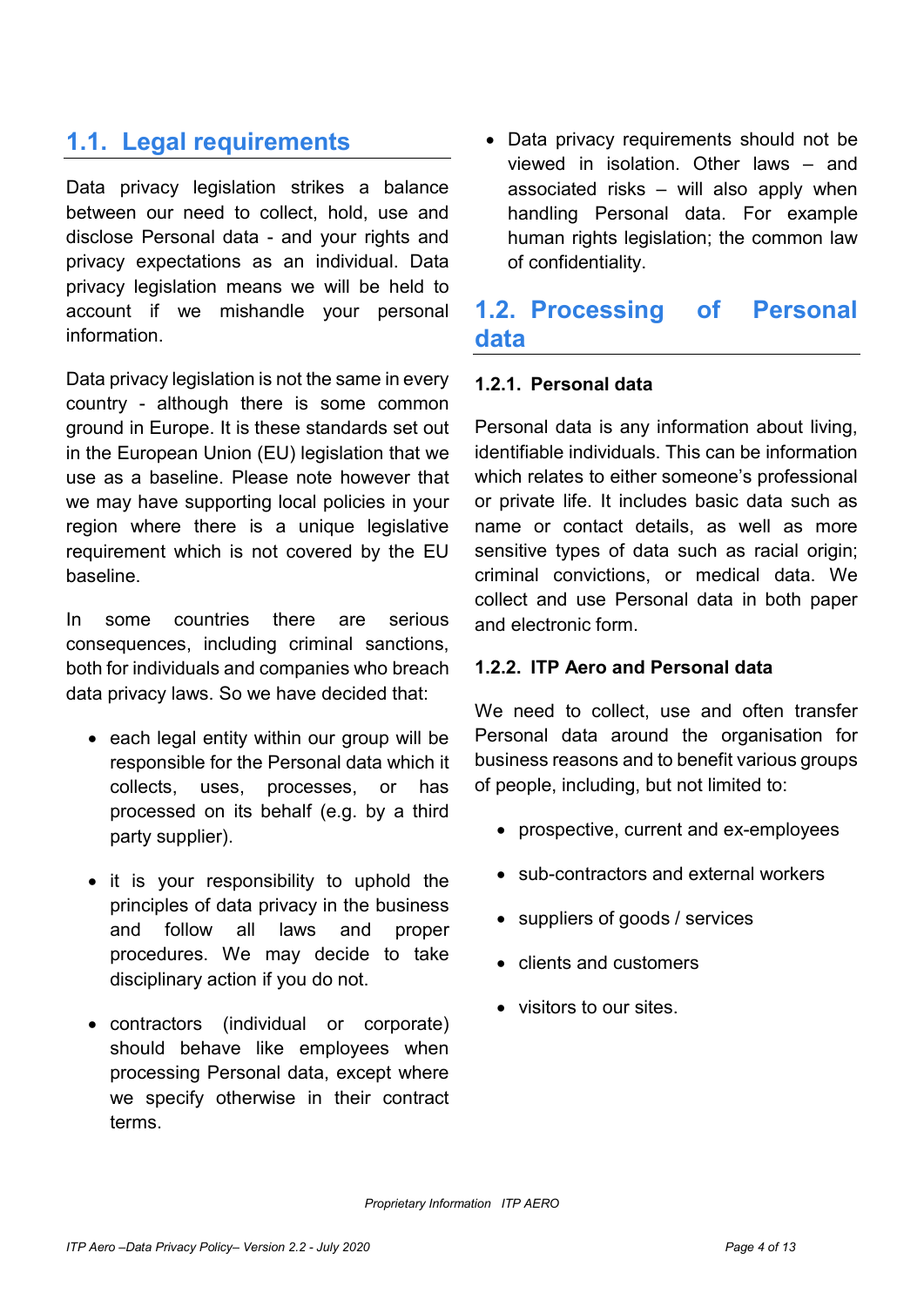## 1.2.3. Processing of employees' Personal data

We will use your Personal data, and information obtained from other sources, for, but not limited to:

- personnel administration such as recruitment; employee performance management and professional development
- management purposes such as scheduling
- payroll and pensions administration
- travel management
- building and managing external relationships such as with suppliers and customers
- purposes required by law or regulation such as equal opportunities monitoring.

We aim to make sure that Personal data held about you is accurate and up to date, both whilst you are working for us and after. It is your responsibility to notify us straight away if there are any changes in your personal circumstances so that we can keep your information updated.

## 1.2.4. Processing of non-employees' Personal data

We often process Personal data about individuals other than employees - such as customer contacts, visitors to sites, suppliers, website users and shareholders. We do this for a number of reasons, including:

- share plan management and operations
- health and safety purposes
- visitor management
- business and market development
- building and managing external relationships
- planning and delivery of goods and services
- research and development
- knowledge management
- training
- other purposes required by law or regulation.

Important note: We collect and, process and use all Personal data to the same high standards, regardless of whose data it is. Therefore we should all handle non-employee data with exactly the same care as employee data.

## 1.2.5. Processing of Sensitive personal data

Sensitive personal data is defined under the EU legislation as racial or ethnic origin; political opinions; religious or other similar beliefs; trade union membership; physical or mental health; sexual life and/ or criminal records. We work to this definition, and will not collect this type of information unless:

 you agree that we may do so, based on a full understanding of why the data is being collected, e.g. in order to process preemployment checks. In exceptional circumstances we may rely on consent given on your behalf, for example, by a family member, or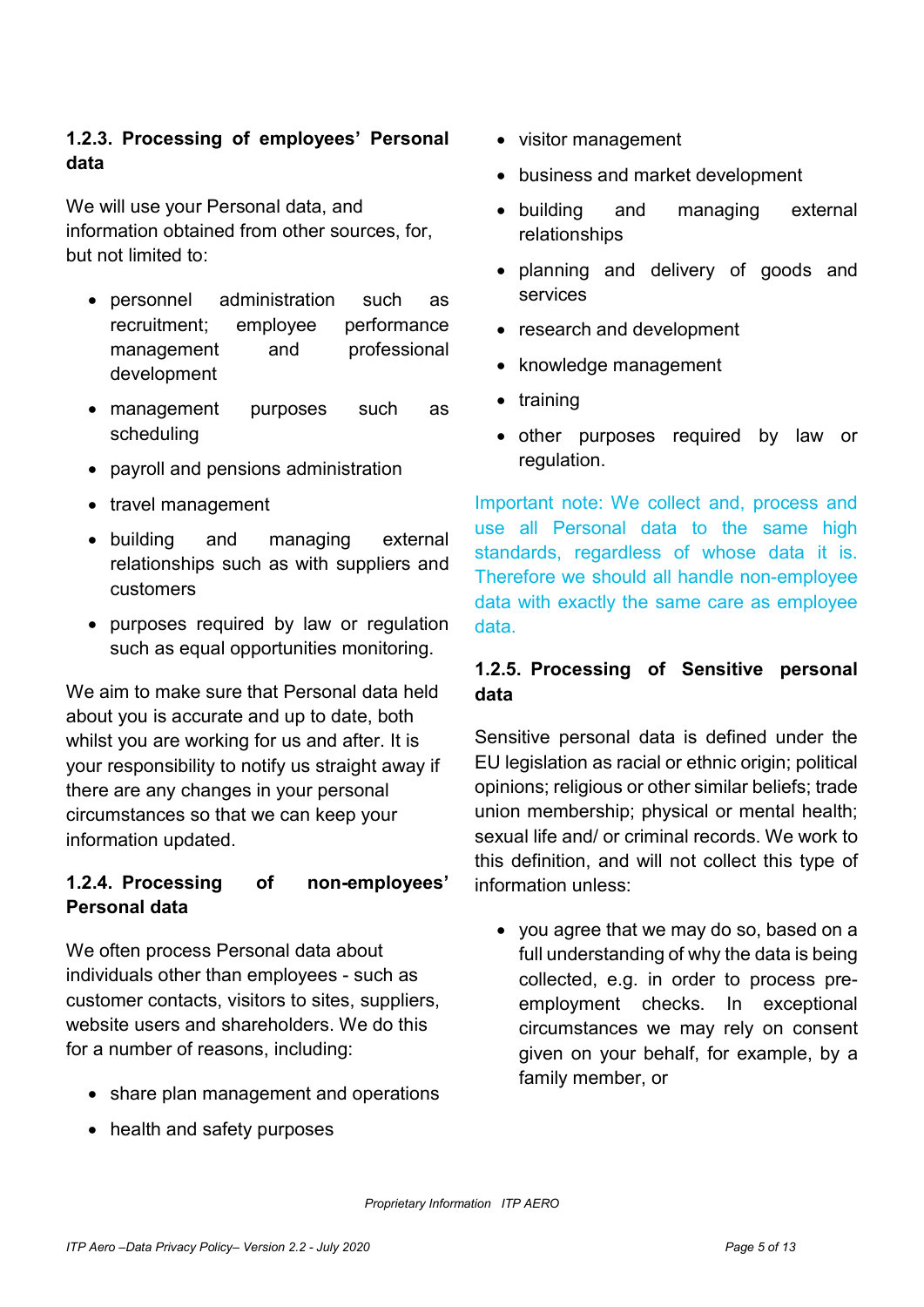- we need to do so to meet our obligations or exercise our rights under employment law e.g. for reporting on ethnicity, or
- in exceptional circumstances such as where the processing is necessary to protect your vital interests e.g. you need access to specific drugs to ensure your health, or
- in circumstances permitted by data privacy laws. For example in countries where background checks play a more prominent role. This does not mean however that we can collect sensitive data without appropriate judgment. We always need to decide, and be able to justify, how necessary it is to collect this information, and if there is any alternative to doing so.

## 1.2.6. Monitoring of Personal data

There may be situations where, for quality control, training, security and/or investigation purposes, we monitor recordings of your telephone, internet access/ usage and email communications. This is explained in more detail in our IT policies.

## 1.3. Our responsibilities

We are committed to complying with data privacy legislation in all the countries we operate in when processing your data. To demonstrate this commitment we will ensure that:

• there is someone designated as having specific responsibility for data privacy in each legal entity

- there is a full-time Data Privacy lead and dedicated local/ national leads throughout our Company, who will be fully supported by our senior management team
- we monitor changes in Data privacy legislation and implement these as appropriate
- everyone managing and handling Personal data understands that they are responsible for following good Data privacy practice
- everyone managing and handling Personal data is appropriately trained and adequately supervised
- anyone with a question about handling Personal data knows where to go for advice and is supported in knowing what to do
- queries about handling Personal data are promptly, professionally and courteously dealt with
- processes for handling Personal data are clearly described in policies and procedures to ensure excessive data is not collected; data is not stored for longer than necessary; confidentiality and security is respected at all times
- methods, such as collection and destruction, of handling Personal data are regularly reviewed
- any data handling breaches are logged, fully investigated, and reported to the appropriate regulatory authority where necessary.

The following sections are aligned to the privacy principles, and set out our specific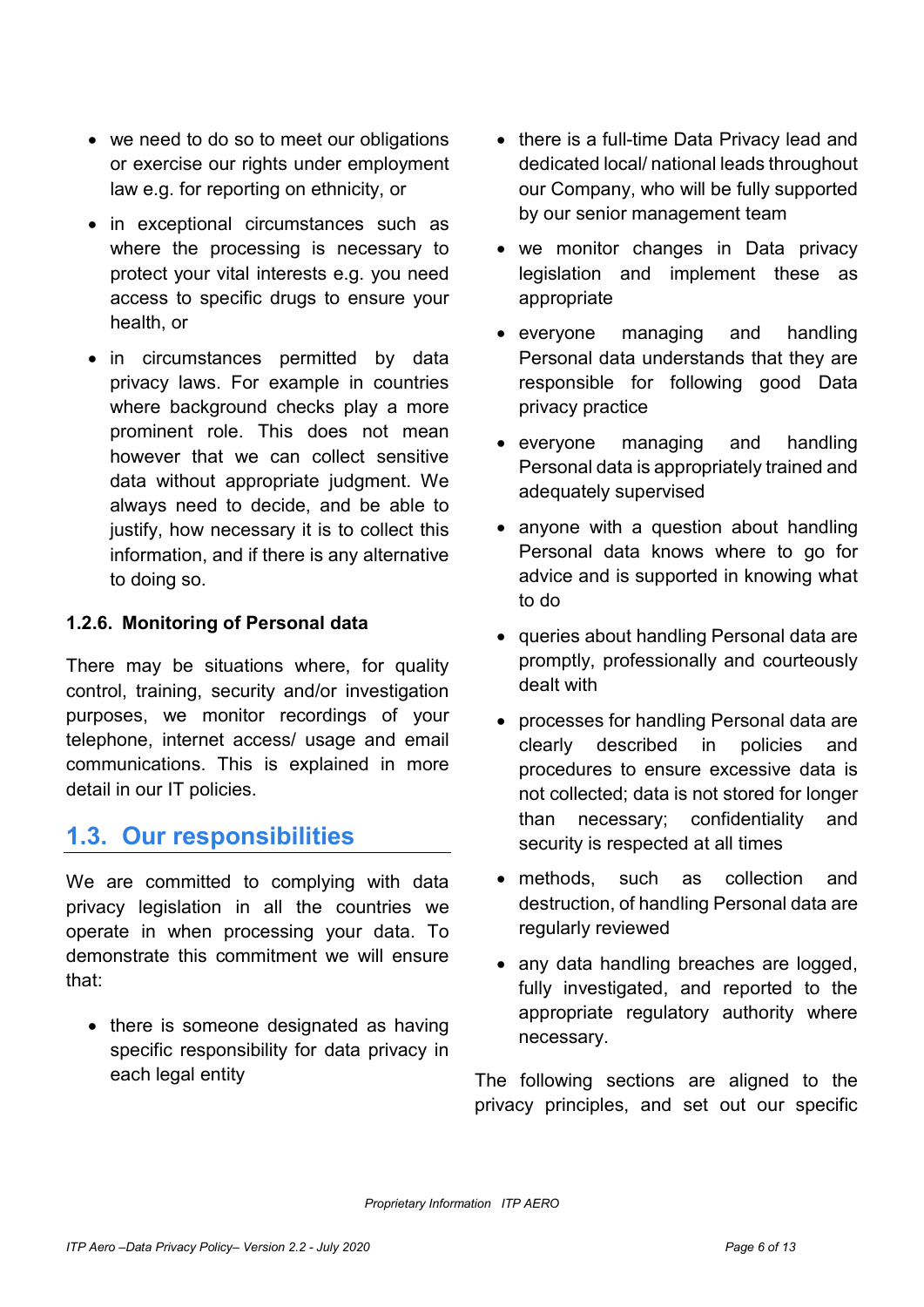commitments to demonstrate compliance with legislation.

Important note: Our business area leaders have overarching responsibility for ensuring our Data privacy standards are followed in their particular business area.

## 1.3.1. Fair and lawful processing

It is our duty to process Personal data fairly and lawfully, so we will only process Personal data if:

- you have consented to the processing (where consent is necessary), or
- we need to carry out such processing to enter into a contract with you, or
- we need to comply with a legal obligation, or
- we need to protect your vital interests in a 'life or death' situation, or
- we need to process the data to pursue our legitimate interests, and those interests are not overridden by your interests, rights or freedoms, or
- for any other purpose permissible under relevant privacy laws.

In addition we will:

- make sure that you know the identity of the specific company collecting/ using the data if it is not obvious (e.g. if a third party is collecting data on our behalf)
- make sure you are made aware of how your Personal data is processed when it

is first collected, or as soon as possible afterwards

 make sure that if Personal data has already been collected and processed and it is then going to be used in a new way or for different purposes, or where the data is collected from a new third party, we will inform you of the change.

We will do all of this in various ways, for example: explanations in terms of employment; sections in the employee handbook; guidance on webpages; during training sessions.

## 1.3.2. Accuracy of data

It is our responsibility to have procedures and systems in place to ensure that:

- we do not collect excessive Personal data
- Personal data is adequate, relevant, accurate and up to date for the intended purposes
- we process Personal data only for the purposes specified in this policy, associated local policies or in information provided to you.

## 1.3.3. Retention and destruction of data

We will maintain retention policies and procedures so that your Personal data is destroyed after an appropriate amount of time given the purposes for which the data is used except where another law requires us to keep the data for a certain length of time. When we do delete your data, we will make sure we do it in a secure and confidential way.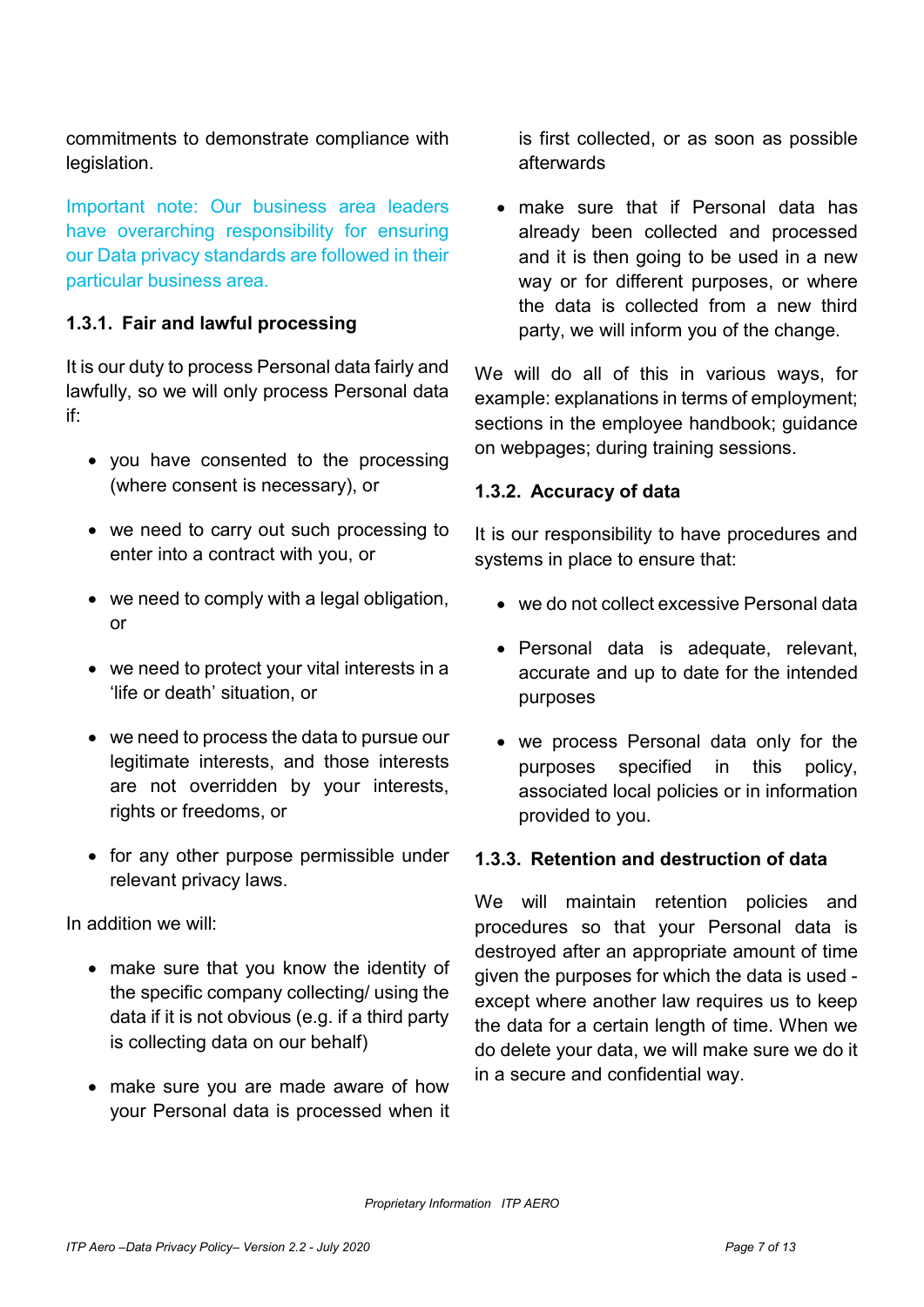## 1.3.4. Security of data

We will maintain organisational, physical and technical security arrangements in relation to the Personal data we hold. We will ensure that those arrangements are appropriate to the risks represented by the processing of and the nature of the Personal data. Where appropriate these arrangements will include provisions for 'need to know' access to Personal data.

We will ensure that appropriate diligence activities are carried out in relation to the security of Personal data, both before and after we use it and/or take responsibility for it.

## 1.3.5. Sharing Personal data with service providers

We often use third party suppliers to process Personal data e.g. for training management, health and safety control; recruitment purposes; medical checks and analysis; tax counsellors for expatriates.

Where this is the case we are seen as using a 'data processor' under the terms of privacy legislation, and must always put in place contractual terms to safeguard the Personal data we share with them. We have standard wording which allows us to ensure that the data processor:

- processes Personal data only on our instructions
- has appropriate technical and organisational security measures
- makes all reasonable efforts to maintain Personal data so that they are accurate and up to date at all times
- does not keep the Personal data for longer than they are our service providers, or are permitted by the terms of the agreement
- does not disclose the Personal data to any person except as required or permitted by law, the agreement, or with our written consent
- provides full co-operation and assistance to us in allowing you to exercise any right under this policy and applicable **legislation**
- agrees that we may monitor the data processing, including visits to undertake compliance auditing and investigating any reported breaches
- ensures that any sub-contractor they use also follows our standards.

Personal data also needs to be treated with particular care in countries which do not have data privacy laws, or whose laws do not provide a level of protection equivalent to the standard within the EU. Therefore we will not transfer Personal data to other companies for processing unless they agree to abide by a Data privacy standard at least as high as this policy; or enter into a contractual arrangement which includes the approved EU standard clauses for transfers of Personal data outside of the EU. Our responsibilities extend to the sub-contractor level, so it is important to ensure that appropriate contractual controls are always in place to minimise our risks. The only exceptions are where:

• the transfer is necessary to protect your vital interests in a 'life or death' situation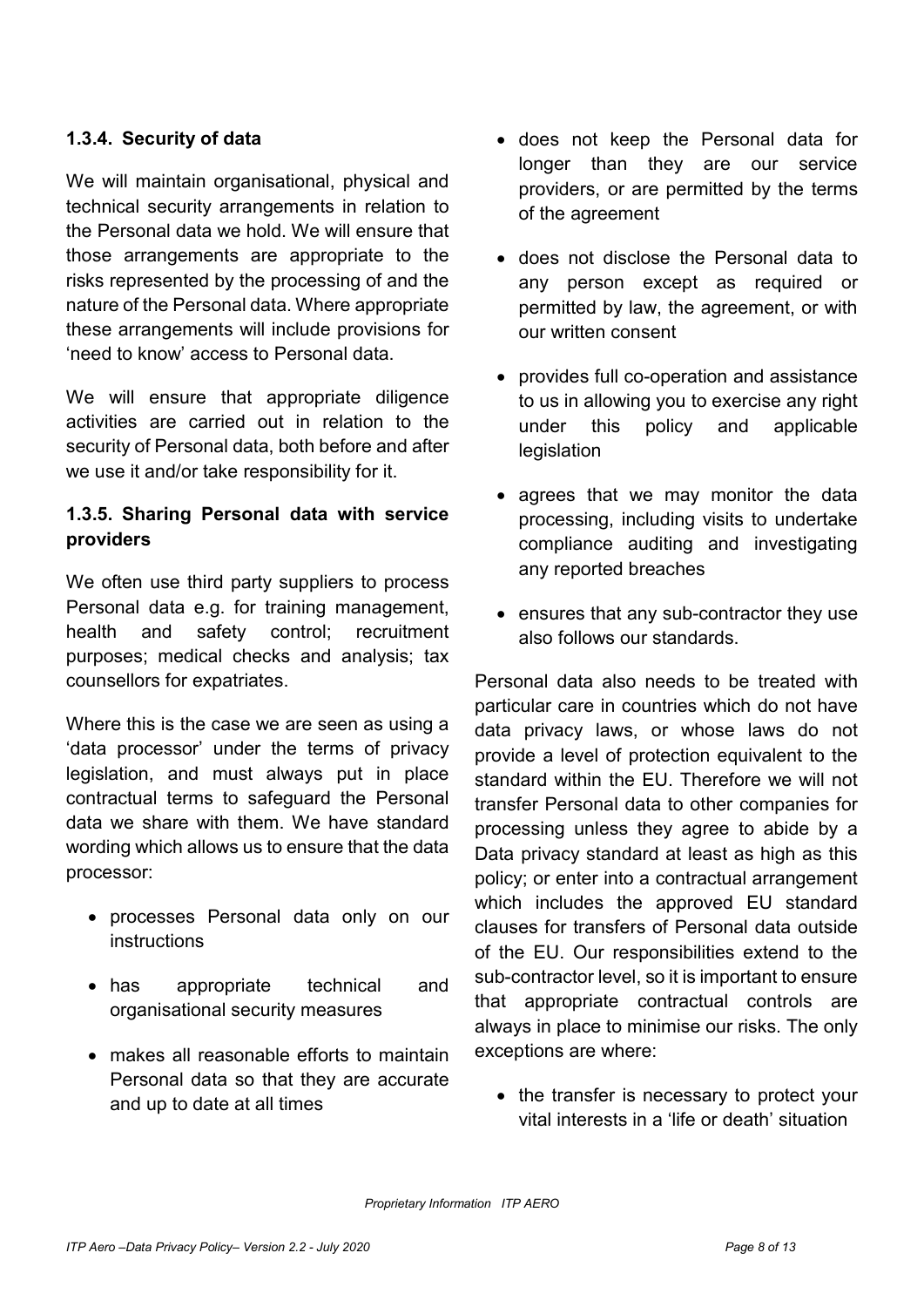- to enter into or perform a contract with you (or for your benefit)
- you have consented to the transfer.

## 1.4. Data Privacy function

The Data Privacy function is responsible for the following:

- setting of strategy, provision of policy and compliance processes
- monitoring Data privacy legislation and advising on Data privacy risks and mitigating actions
- auditing throughout our Company and third party service providers to assess Data privacy compliance levels
- assessing risks to both us and you from data breaches and advising on remedial actions
- training and awareness
- ensuring that we deal with requests for access to Personal data in line with legislative requirements
- notification and communication with the appropriate regulatory authority.
- you have consented to the transfer.

## 1.5. Your responsibilities

It is the responsibility of all of us to make sure that our Company complies with all Data privacy laws. Whenever Personal data is collected or used in any way, the principles set out in this Policy, and any associated documents, must be followed by those of us

handling the Personal data. We have created seven key privacy messages, based on legislative requirements, in section 1.6 which everyone in our business must follow when processing Personal data.

To help us maintain a level of awareness around our responsibilities, on-line training; is available from the Data Privacy function, or local Data privacy contacts.

There are a number of areas of the business that have key responsibilities for handling and processing Personal data (e.g. Human Resources), and specific procedures, guidelines, and training will be made available for such areas.

In some countries certain breaches of Data privacy legislation can lead to personal criminal liability for you as well as us. Failure of employees to comply with their responsibilities under this Policy and any associated procedures or guidelines may be deemed as misconduct and result in disciplinary action.

## 1.6. Seven key privacy messages for our employees

Good Data privacy compliance can be summarised into seven key controls. Please make sure you understand and apply them whenever you are handling Personal data:

1. Notice and transparency – we need to tell individuals if we are processing information about them. We need to explain what information we are using, why we need it and what we will do with it.

2. Purpose and choice – once we have collected the data we will only use it for the

Proprietary Information ITP AERO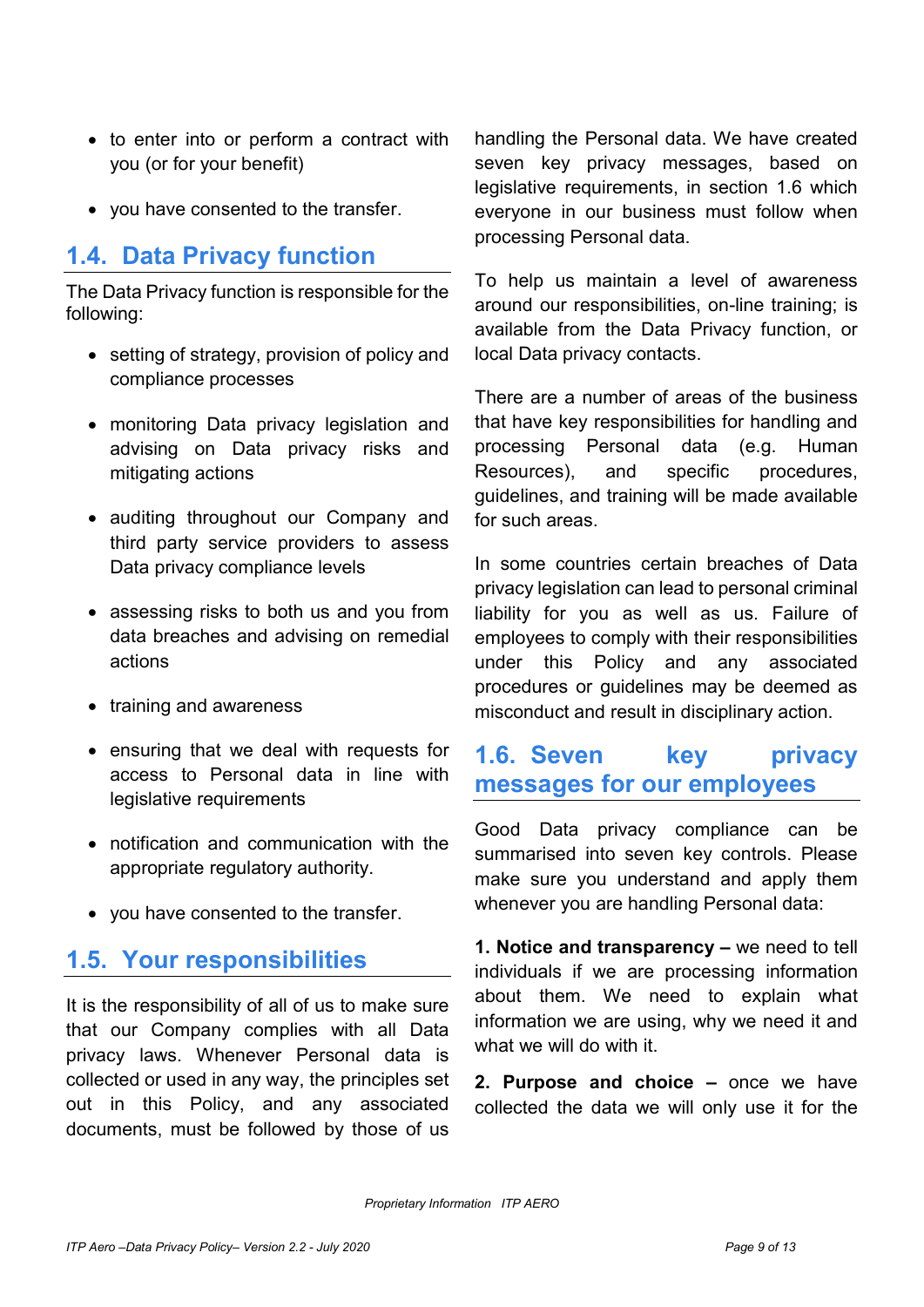specific purpose we have promised. If we need to use it for another purpose, we will go back to tell the individual and ask for any necessary permission.

3. Quality – Personal data must be accurate and kept up to date. The data must be relevant to the reason we are collecting and processing it – and we need to make sure we do not collect information we do not need.

4. Security – we must take appropriate steps to protect the Personal data we hold. We do not want it getting into the wrong hands, or even lost. Things to consider when thinking about security measures are the nature of the data and the potential effects of losing it. We will need to make sure our third parties do the same.

5. Transfer – some countries restrict the transfer of Personal data depending on where you are moving the data is going to and what safeguards are in place in that new location. You will need to check if restrictions apply, and if so, whether any control mechanisms are in place (such as inter-group agreements between the transferring and receiving companies).

6. Retention – we must only keep Personal data for as long as we need it (and in relation to the purpose we collected it). Retention policies must be followed and data destroyed properly.

7. Access and rectification – if an individual requests access to their data we need to provide this. Often legislation means we are required to do this in a time-limit too. We will also need to change any factually incorrect data where requested.

## 1.7. Individuals' rights

It is important that you understand your individual rights when it comes to Data privacy. This section highlights certain rights we all have, whether we are employees or not, in relation to our Personal data.

It is possible that these rights may be increased, or slightly different under local data privacy legislation. Our local country Data privacy policy will therefore set out all such rights in detail.

## 1.7.1. Right of access

In certain countries you will have the right to ask for a copy of the Personal data held about you, and for any inaccuracies in the information to be corrected.

We will process these requests, whether they are received from yourself, other individuals or third parties acting on your behalf - such as solicitors. The actual steps within the process may differ depending on the region you are in, so to exercise this right you should go to the local Data privacy contact or the local HR representative for information.

## 1.7.2. Right of correction

Anyone may ask that we correct the Personal data we hold about them. If we agree that the data is incorrect, we will delete or correct the data. If we do not agree that the data is incorrect, we will note within the relevant record the fact that you consider the data to be incorrect.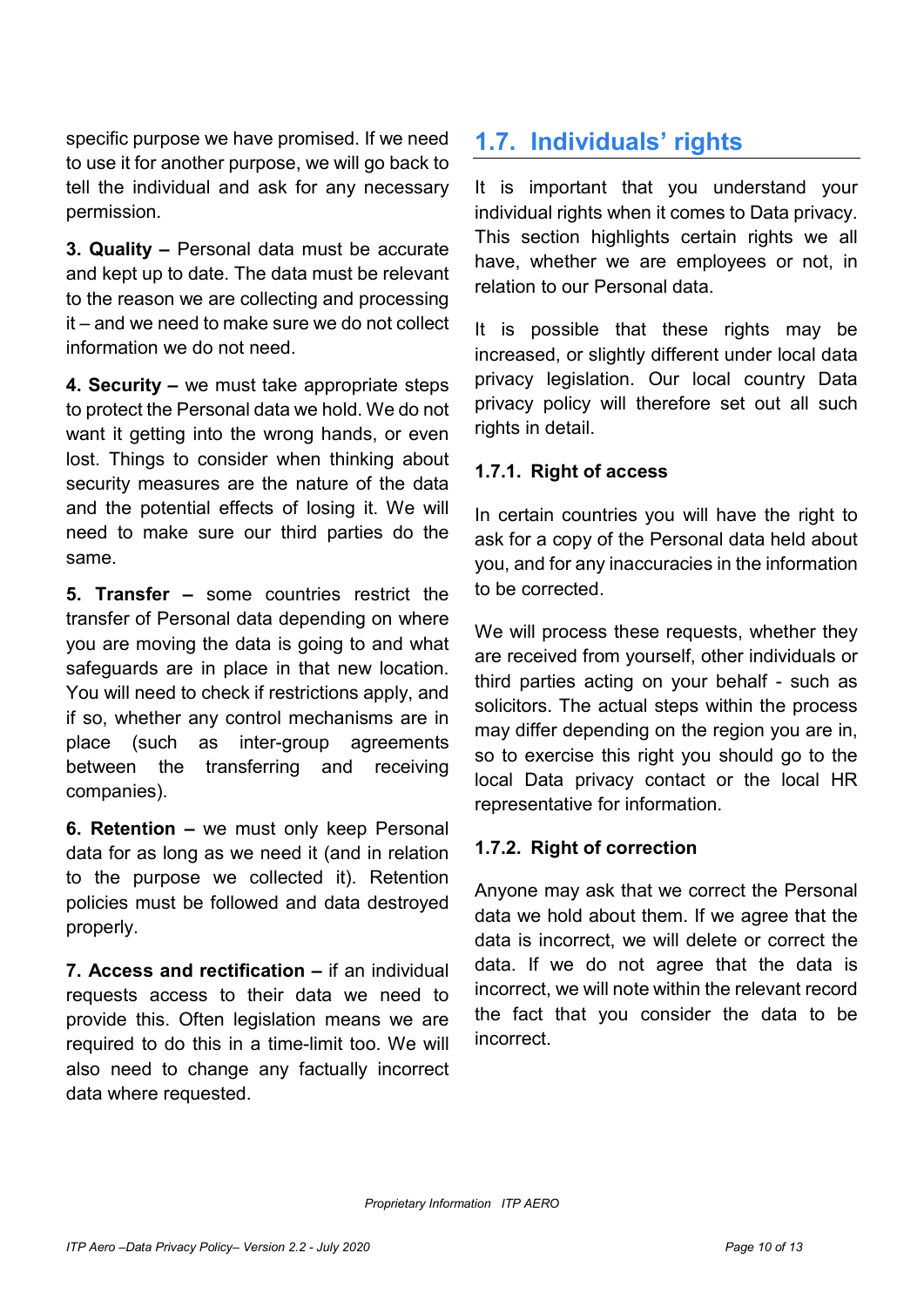## 1.7.3. Right to object to direct marketing

We will abide by any request from you not to use your Personal data for direct marketing purposes.

## 1.7.4. Rights in relation to automated decision taking

We will not generally make any decisions that significantly affect you (e.g. performance at work; reliability; conduct) solely on the basis of automatic processing of the data we hold. Where we do use such decision making techniques, we will make sure that we put measures in place to check our decisions are fair and you are given an opportunity to discuss them

## 1.7.5. Right to object to processing for compelling reasons

You may want us to stop processing your Personal data for various reasons. If you do, and we think the reason is compelling and legitimate we will discuss the possibility of stopping the processing of your data straight away with you.

## 1.8. Governance

We will make sure that we:

- facilitate compliance with our Policy
- allow you to exercise your Data privacy rights
- listen, consider and respond to any complaints that this policy has not been followed.

If you want to exercise your Data privacy rights, or need assistance with any of the actions outlined in this policy, please contact your local Data privacy contact or the Data Privacy function.

Important note: If you do not know who your local Data privacy contact is, you can email the Data privacy team (dataprivacy@itpaero.com).

It is important you remember that any breach of this Policy (or the policies referred to within it) may, following an investigation, result in disciplinary action potentially up to and including dismissal.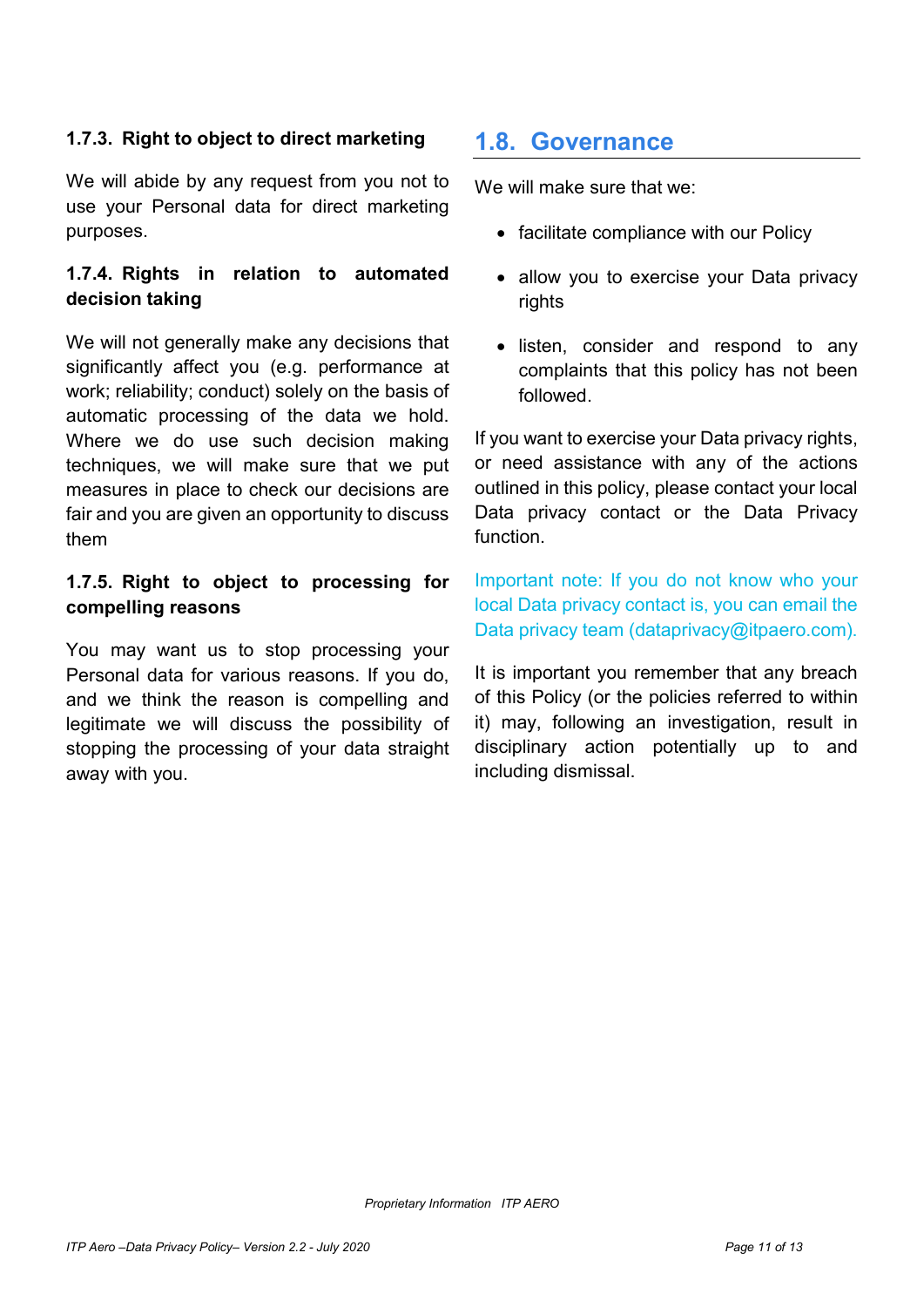# 1 Governing our policy

## 2.1 Roles and responsibilities

| <b>Who</b>                                              | <b>Responsible for</b>                                                                                                                                                                                                                                                                                                          |
|---------------------------------------------------------|---------------------------------------------------------------------------------------------------------------------------------------------------------------------------------------------------------------------------------------------------------------------------------------------------------------------------------|
| You                                                     | reading, understanding and following our Policy; understanding your individual rights with regards to<br>$\bullet$<br>data privacy.                                                                                                                                                                                             |
|                                                         | applying the seven key Data privacy controls (section 1.6) whenever you manage or handle Personal<br>$\bullet$<br>data.                                                                                                                                                                                                         |
|                                                         | reporting any breaches, or suspected breaches, of this Policy to your local Data privacy lead, or the Data<br>$\bullet$<br>Privacy function, immediately.                                                                                                                                                                       |
| <b>Senior leaders</b>                                   | ensuring the Company's Data privacy standards (as outlined in this policy) are upheld and monitored<br>$\bullet$<br>within their business area.                                                                                                                                                                                 |
| includes Sector<br>Presidents and the<br>Executive team | ensuring there is someone designated as having specific responsibility for Data privacy in their legal<br>$\bullet$<br>entity, to work closely with the Data Privacy function, and local / national leads in their business area;<br>and ensuring full senior management support for Data privacy leads in their business area. |
|                                                         | ensuring that everyone in their business area who manages or handles Personal data is suitably trained<br>$\bullet$<br>and supervised.                                                                                                                                                                                          |
|                                                         | making clear, within their business area, where employees with questions on any aspect of Data privacy,<br>$\bullet$<br>should go for advice.                                                                                                                                                                                   |
| <b>Data Privacy</b>                                     | setting of strategy, provision of policy and compliance processes.<br>٠                                                                                                                                                                                                                                                         |
| function                                                | monitoring Data privacy legislation and advising on Data privacy risks and mitigating actions.<br>$\bullet$                                                                                                                                                                                                                     |
|                                                         | auditing throughout our Company and third party service providers to assess Data privacy compliance<br>levels.                                                                                                                                                                                                                  |
|                                                         | assessing risks to both us and you from data breaches and advising on remedial actions.<br>$\bullet$                                                                                                                                                                                                                            |
|                                                         | training and awareness.<br>$\bullet$                                                                                                                                                                                                                                                                                            |
|                                                         | ensuring that we deal with requests for access to Personal data in line with legislative requirements.<br>$\bullet$                                                                                                                                                                                                             |
|                                                         | notification and communication with the appropriate regulatory authority.<br>$\bullet$                                                                                                                                                                                                                                          |
| <b>Local data</b><br>privacy leads                      | liaising with the Data Privacy function on implementing and maintaining privacy control measures.<br>$\bullet$<br>Maintaining regular reports to the Data Privacy function.                                                                                                                                                     |
|                                                         | ensuring queries about Personal data are promptly, professionally, and courteously dealt with.<br>$\bullet$                                                                                                                                                                                                                     |
|                                                         | reviewing methods, such as collection and destruction, of handling Personal data regularly and<br>$\bullet$<br>escalating any risks identified to the Data Privacy function.                                                                                                                                                    |
|                                                         | advising business area management teams of changes in Data privacy legislation, and supporting<br>$\bullet$<br>changes in Data privacy practice as appropriate.                                                                                                                                                                 |
|                                                         | ensuring any data handling breaches are reported to the Data Privacy function, and supporting in any<br>investigatory action as necessary.                                                                                                                                                                                      |